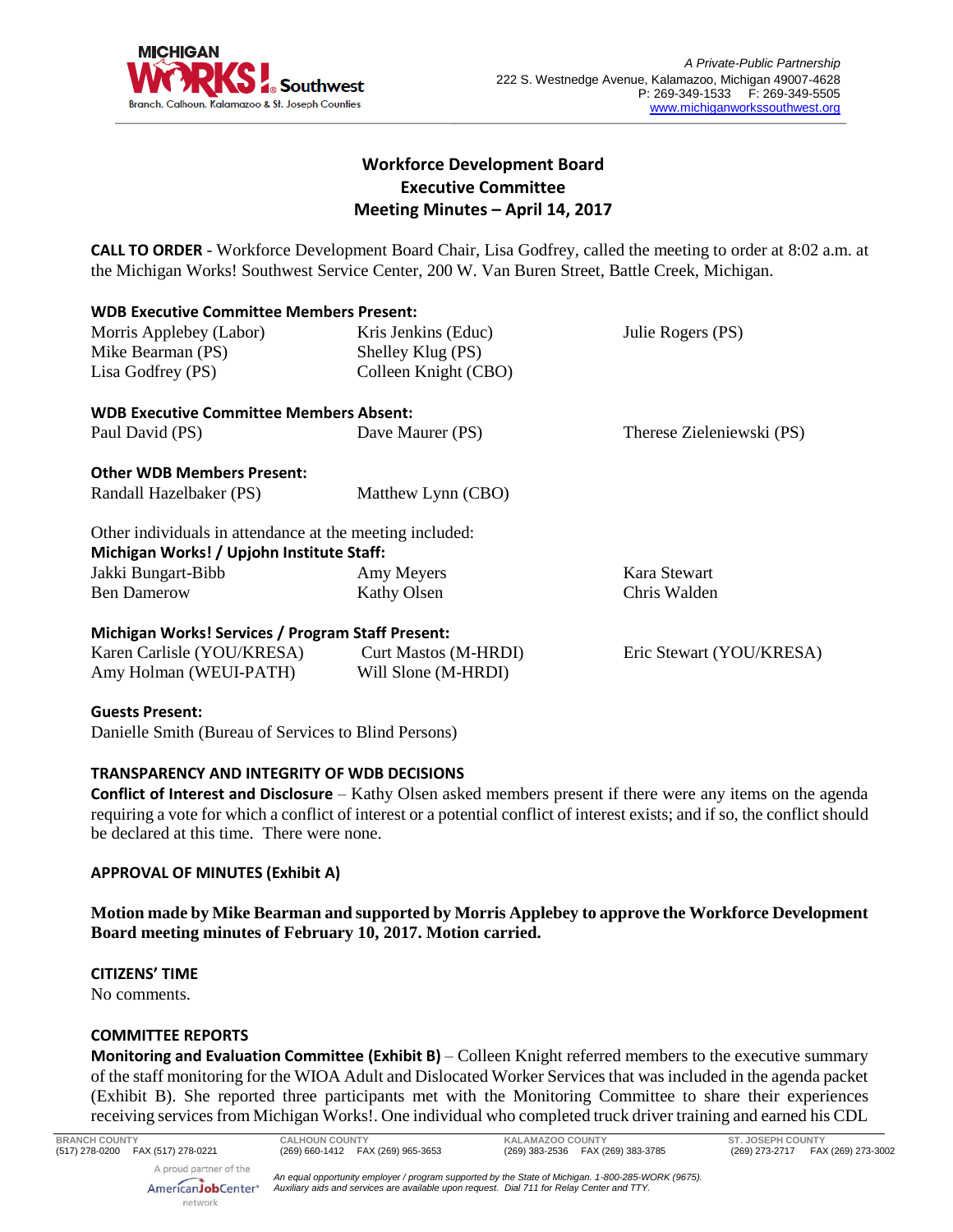was currently working at a local car dealership. He had returned to the community after spending some time in prison and his lack of experience and criminal record were barriers to employment. He was excited to be working at the car dealership and let everyone in attendance know that he would be glad to work with them on the purchase of a new vehicle. At the end of the participant interviews, he distributed his business card to everyone in attendance. Overall, the participants interviewed had positive comments about Michigan Works! and all indicated that staff do a great job providing services. They suggested an improvement would be more promotion about the services, especially the training assistance, that is available through Michigan Works! to a broader audience. Ms. Knight stated that Michigan Works! staff do a great job promoting information on social media; however, one can never advertise too much and she recommended that Board members and other staff assist in spreading the word by liking, commenting and sharing social media posts.

**Veterans Committee** – No report. The next meeting is scheduled for May 4, 2017.

**Disability Awareness Resource Team (DART) (Exhibits C1 & C2)** – Kathy Olsen referred members to the approved minutes from the January 31, 2017 DART meeting (Exhibit C1) that were included in the agenda packet. She reported the minutes include hyperlinks to a variety of resources for serving individuals with disabilities. The committee hopes to be able to offer Disability Awareness Training either in a group setting or in online modules. Committee members have requested that the Business Services Team give a presentation at the next DART meeting. Ben Damerow referred members to the flyer for the upcoming MI Talent Workshop (Exhibit C2) that was also included in the agenda packet. He reported MI Hidden Talent is an initiative created by Lt. Gov. Brian Calley and Michigan Supreme Court Justice Richard Bernstein to encourage businesses to be intentional about hiring Michiganders with disabilities. The free workshop will take place on Monday, May 8, 2017 in Lansing, Michigan.

**Talent District Career Council (TDCC) (Exhibits D1, D2, D3 & D4)** – Kris Jenkins reported the Region 8 Talent District Career Council met on March 30, 2017. The agenda included the review and approval of the Perkins's Plans for the educational districts located within Prosperity Region 8. The meeting also included extensive discussion regarding Adult Education. She reported school districts operate the adult education programs; the State provides rules and guidance; and the TDCC and Workforce Development Board are now responsible for reviewing Adult Education applications to determine if they align to the local and regional workforce development plans.

Kris Jenkins also referred members to multiple event flyers that were included in the agenda packet. She reported the Jobs for Michigan's Graduates (JMG) 8<sup>th</sup> annual Career Conference (Exhibit D1) is next week on April 20, 2017 from 9:30 a.m. to 22:30 p.m. in Lansing. Although a JMG program has been operating in Kalamazoo for a couple of years, it is new to the Battle Creek Area. The Generation E Institute's 12<sup>th</sup> Annual Student Business Showcase (Exhibits D2 & D3) is scheduled for May 10, 2017 from 9:30 a.m. to 2:00 p.m. at the Kellogg Arena in Battle Creek. The Michigan Construction Career Days (Exhibit D4) are scheduled for May 4 and 5, 2017 at the Operating Engineers Local 324 Training and Education Center in Howell, Michigan.

**Membership/Nominating Committee** – Kathy Olsen reported nominations are still being sought for private sector representation on the Workforce Development Board. The current membership roster complies with State and federal policy; however, the Michigan Works! Southwest WDB Bylaws allows for additional private sector representation. Ms. Olsen reported she will be contacting the individuals referred by WDB members to further explore their interest. Board members will be invited to attend meetings that are scheduled with potential members.

## **NEW BUSINESS**

**WDB Plans (Exhibit E)** – Amy Meyers requested Board review and approval for the *Customer Relationship Management System Plan for PY2016* (Exhibit E). She reported the Talent Investment Agency (TIA) has made available one-time funding totaling \$4,173 for Michigan Works! Southwest to be used in support of electronic systems for customer relationship management (CRM). This is the same amount of the allocation Michigan Works! Southwest received for PY2015. Locally, these funds will be used to purchase licenses for Salesforce, a CRM system that is being used across the state for Business Services related activities. This amount will allow for the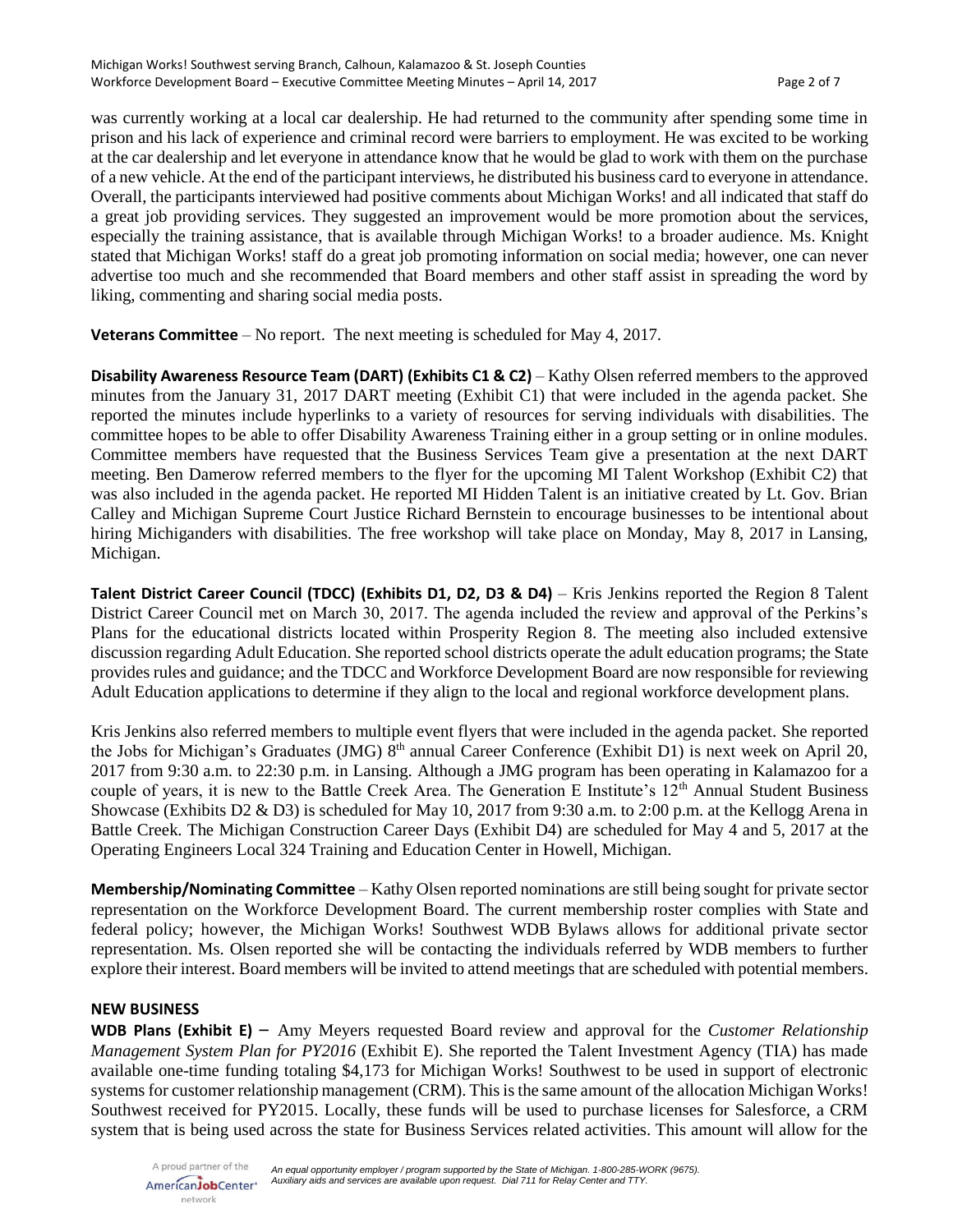renewal of two existing licenses plus two additional licenses. Ben Damerow reported he attended a meeting earlier this week and learned that there are plans to integrate Career Cruising with Salesforce as well.

## **Motion made by Julie Rogers and supported by Mike Bearman to approve the Customer Relationship Management System Plan for PY2016. Motion carried.**

**Review Committee for Title II Adult Education Applications** – Amy Meyers reported WIOA supports coordination between the local Workforce Development Boards and Adult Education providers by requiring that the local Workforce Development Board review applications for WIOA, Title II, Adult Education and Family Literacy Act (AEFLA) funds. The Talent Investment Agency is currently soliciting applications for AEFLA funding. Applications are due to TIA on April 7, 2017. She further reported that "all applications for AEFLA funds submitted to TIA by eligible providers must be reviewed by the respective local Workforce Development Board to determine whether the application is consistent with the local workforce plan, and to make recommendations to TIA to promote alignment with the local workforce plan." She reported up to fourteen applications are expected for the Michigan Works! Southwest area. Members of the TDCC were asked to review the applications and Jim Sertic, a private sector member on the TDCC volunteered to serve on the review committee. Many of the other TDCC members had a conflict of interest and are therefore unable to serve on this review committee. Ms. Meyers asked for additional volunteers from the Executive Committee; Colleen Knight and Lisa Godfrey volunteered. Ms. Meyers reported the review will be scheduled sometime between April 24 and May 11, 2017

**Request for Proposal Review Committee for One-Stop/ Employment Services and Trade Act Services** – Amy Meyers reported a Request for Proposal (RFP) for One-Stop Operations, Employment Services and Trade Act Services will be released soon. The RFP will be for a three-year period. A minimum of three volunteers were needed from the Board and she requested that Board members let Kathy Olsen know of their interest in serving on this RFP Review Committee.

**Correspondence – Letter from Governor's Office regarding the Offender Success (Exhibit F)** – Ben Damerow referred members to the copy of the letter from the Governor's Office regarding the Offender Success Program (Exhibit F). He reported it is the Governor's intent to keep this program under the Michigan Department of Corrections. When the program was first introduced, there was a stronger focus on workforce development. The program has evolved over the years and in order to return to the original intent of the program, more specific information such as individual assessments would be helpful. He reported Julie Rogers introduced a draft Prisoner Re-entry Resolution to the Kalamazoo County Board and public comments regarding the Resolution are welcome.

## **STAFF REPORTS**

**Marketing (Exhibit G)** – Kathy Olsen reported the Marketing Report (Exhibit G) included in the agenda packet includes a list of upcoming events for businesses and job seekers. She reported that so far 42 *letters of support for WIOA funding* have been sent to all federal legislative representatives for the Michigan Works! Southwest area. This number includes copies of the first *20 letters sent by businesses to Governor Snyder*. Since these letters were sent to the federal representatives, another five letters were sent to Governor Snyder. She distributed copies of the program from the *Michigan Works! Association's Annual Impact Awards* that took place on February 22, 2017 in Lansing and highlighted the story on pages 26-27 about Coveris, a company located in Battle Creek, and one of it's employees, Karen Kelley.

**Program Operations/Special Initiatives** – Jakki Bungart-Bibb reported the Michigan Department of Corrections named Kinexus as the Administrative Agency for the *Offender Success Program for Prosperity Region 8*. Kinexus will provide all administrative duties, housing, and healthcare for the seven-county area. As of April 1, 2017, Michigan Works! Southwest is moving forward with a six-month contract with Kinexus to provide employment readiness and social supports for the Michigan Works! Southwest four-county area.

Ms. Bibb also reported that PATH staff is working on partnerships with multiple employers for hiring *refugees*. Staff is looking at the employer needs and how to fill those needs while also supporting the hiring of refugees. One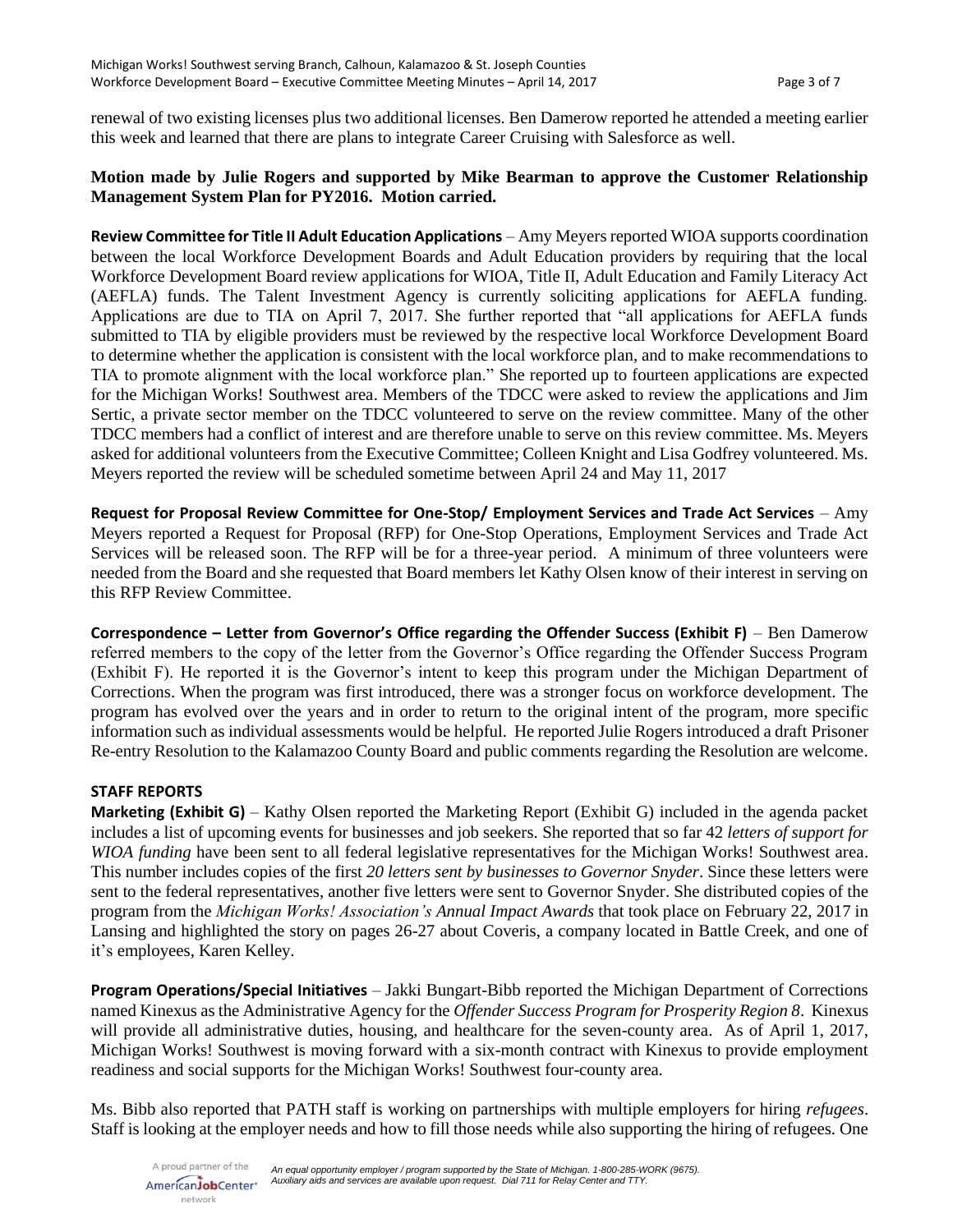employer (Bronson) is piloting a process. They hired an Arabic speaking individual to be an on-site job coach. This person will assist in onboarding, training, and general language translation. This company has hired two refugees and at the end of April will assess how everything is going and discuss any needed changes. Hopefully, they will utilize the process in their Calhoun County location.

**Workforce Innovation Fund Update** – Jakki Bungart-Bibb reported the *Employer Resource Network (ERN)* has officially added Consumers Credit Union as a member. Consumers will not only be joining the Kalamazoo ERN, but will be assisting across all four counties with Bridge Loans via their mobile banking service. The Battle Creek Shared-Service Daycare Model through the Battle Creek Community Foundation, is investing in two shares in the Battle Creek ERN, and will be focusing on equipping existing child development employees with additional training and support, as well as recruiting new child development employees in partnership with Michigan Works! programs and services and the neighborhood outreach model. All ERN member companies have participated in Career Laddering/Career Pathways presentations, and a pilot group of three to five ERN member companies is being formed to engage in career mapping and development of career pathways. The first group of Momentum to complete the *Culinary Academy* at Kalamazoo Valley Community College (KVCC) graduated at the end of March. Another *CNC Production Technician* training is currently underway at KVCC.

**Business Services and Skilled Trades Training Fund (STTF) Update** – Chris Walden reported a *BC Vision Career Fair* is scheduled for May 4, 2017 in Battle Creek. From 1-2 pm there will be an employer expo for the sharing of resources for finding and retaining talent. *Preparation Fairs* are scheduled in advance of the Career Fair to help job seekers prepare for the hiring event. They will be held on May 3 at the Second Missionary Baptist Church, on May 4 at the Calhoun Community High School, and on May 4 at the Kool Family Center.

The *Branch County Hiring Blitz* is scheduled for May 9, 2017 at the Kellogg Community College Grahl Center in Coldwater and a *two-generation Job Fair* will be held in Union City on May 10, 2017.

On May 17, 2017, an *Employer Resource Summit* is scheduled to take place in Albion at the Ludington Center where the Michigan Works! Southwest office is also located. Michigan Works! is partnering with the Albion Economic Development Corporation, the Marshall Economic Development organization and the Homer Area Chamber of Commerce for this event. He reported that Amy Deprez, formerly with Battle Creek Unlimited, was recently appointed as President and CEO of the Albion Economic Development organization. In response to a Board member's question about the high unemployment rate in Albion (11%), another member responded that 34% of Albion residents live in public housing, and Chris Walden reported the *Build Albion AmeriCorps Initiative* will be focusing on what resources are needed for the residents to find and retain employment.

In addition to the Ludington Center, a new hotel is under construction in Albion. Mike Bearman reported the Albion Equestrian Center is also contributing to some of the growth in the community. The Equestrian Center has Olympic Quality amenities and hopes to become the Equestrian Center for the Midwest.

Kara Stewart reported a *MiCareerQuest Southwest – St. Joseph County* event for 750 ninth grade students was held on March 28, 2017 at Glen Oaks Community College (GOCC). Thirty-five employers participated in the event. She reported that the MiCareerQuest events demonstrate that hands-on activities for career exploration are impactful, especially when youth can meet face-to-face with employers. WWMT was one of the employers that participated in the event at GOCC and they also filmed a story for the news that aired at 6:00 p.m. that evening. Multiple agencies provided support for this event; they included local businesses, economic development, Michigan Works! Southwest staff and GOCC staff. A MiCareerQuest Southwest – St. Joseph County website will be developed and will include a video of the event. [link to the [GOCC video\]](https://www.youtube.com/watch?v=_OpcOHu6GpU)

Kara Stewart reported *Clemens Food Group* is scheduled to begin production at the new Coldwater plant in early September 2017. Michigan Works! Southwest is supporting the hiring process for Clemens, as well as for other area employers with a team of staff. Clemens staff have expressed that they are pleased with how the recruitment process is going. The outreach is widespread and multiple information sessions and career fairs were scheduled to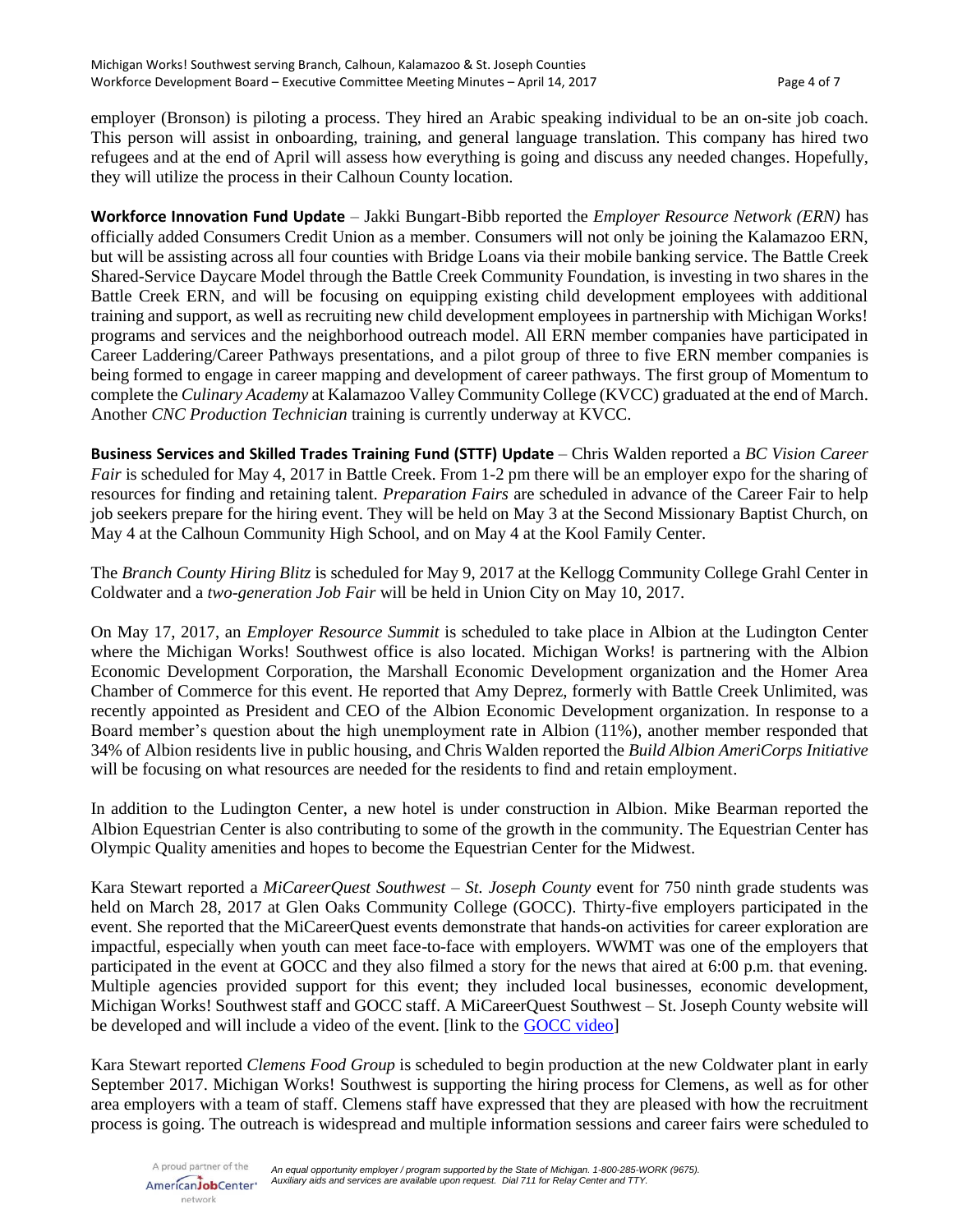recruit individuals for the 850 job openings. So far, the attendance has been between 20-40 individuals at each of the events. To date, 103 individuals have been hired and some of them will be traveling to Pennsylvania to train for a varied number of weeks at the Clemens plant that is located there. Clemens will also be administering drug tests and agility tests and Michigan Works! staff will be assisting with processing test results. Recently, Clemens hosted an event for a group of State staff and directors from the Department of Talent and Economic Development (TED), the Michigan Department of Agriculture and MISHDA attended the event. One of the biggest barriers for recruiting individuals to move closer to the area for employment at Clemens is housing. To begin to address this barrier, Clemens has contracted with a company to build a 200-unit apartment complex behind Home Depot. It is expected that some individuals will leave their current employment to work for Clemens and that the largest impact will occur in July and August. Kara Stewart reported staff are proactively planning strategies to address this. Ben Damerow reported the funds received for staff support for employee recruitment in Branch County is to assist multiple companies in the area and the new team that was hired to assist with business services in Branch County are being trained on Employment Services.

One member reported welders continue to be in high demand and that Dr. Devier was promoting bringing back *welding classes* at Glen Oaks Community College and inquired if these classes are at full enrollment. Staff reported that although employers are still in need of welders, the classes have not been full and trying to identify individuals interested in this career field has been difficult. Kara Stewart added that the MiCareerQuest events help to introduce the next generation of workers to viable career paths such as welding.

One of the members present reminded members about the [Success in the New Economy](https://vimeo.com/67277269) video to help students understand the current need for technical skill training. Kathy Olsen reported she recently shared a video on Facebook that promoted bringing back vocational training in schools and it reached 1.8 thousand individuals and generated multiple shares and comments. [Link to the [Forbes article: Why we Desperately Need To Bring Back](https://www.forbes.com/sites/nicholaswyman/2015/09/01/why-we-desperately-need-to-bring-back-vocational-training-in-schools/#48f1492387ad)  [Vocational Training In Schools.](https://www.forbes.com/sites/nicholaswyman/2015/09/01/why-we-desperately-need-to-bring-back-vocational-training-in-schools/#48f1492387ad)]

Kara Stewart reported another *[MiCareerQuest Southwest](http://www.micareerquestsw.org/)* event is scheduled for November 1 and 2, 2017 at the Kalamazoo Expo Center and students from Kalamazoo and Calhoun County will be participating in the event.

Kara Stewart reported staff are processing closeouts for trainings completed with *Skilled Trades Training Funds (STTF)*.

**Labor Market Information (LMI) (Exhibit H)** - Labor market reports generated from Burning Glass Analytics and Real Time Jobs Data that identified the top detailed occupations, skills greatest in demand, and employers with the most job openings in Prosperity Region 8, Michigan Works! Southwest, and each of the four counties in the MW Southwest Area for the period February 1 through March 31, 2017 was included in the meeting's agenda packet.

**Dashboard Report (Exhibit I)** – Copies of the Michigan Works! Southwest Dashboard Report (Exhibit I) that was emailed to members were distributed at the meeting. Jakki Bungart-Bibb reported page one of the Dashboard Report reflects the Labor Participation rates for February by county as well as the Prosperity Region 8 snapshot of labor demand. The data includes the top employers, top job categories, top occupations, and the education levels needed to fill those jobs. Data on page two of the report represented over 12,000 visitors to the service centers during the month of March with a year-to-date total of over 108,000 visitors. Staff have assisted 862 employers in filling over 2300 jobs; served 792 WIOA participants and 109 Offender Success participants. Close to 300 participants (290) have utilized training services that includes classroom training, work experience, and on-the-job training. Page three of the report includes the PATH, Food Assistance, and Refugee information. The work participation rate remains well above the state goal. The PATH employment rate is 51.6%; however, the 60 individuals who gained employment during AEP are not included in that percentage. The most recent AEP pass rate is over 56%. A summary of data for the staff reports provided during the meeting, as well as media information is on page four of the Dashboard Report.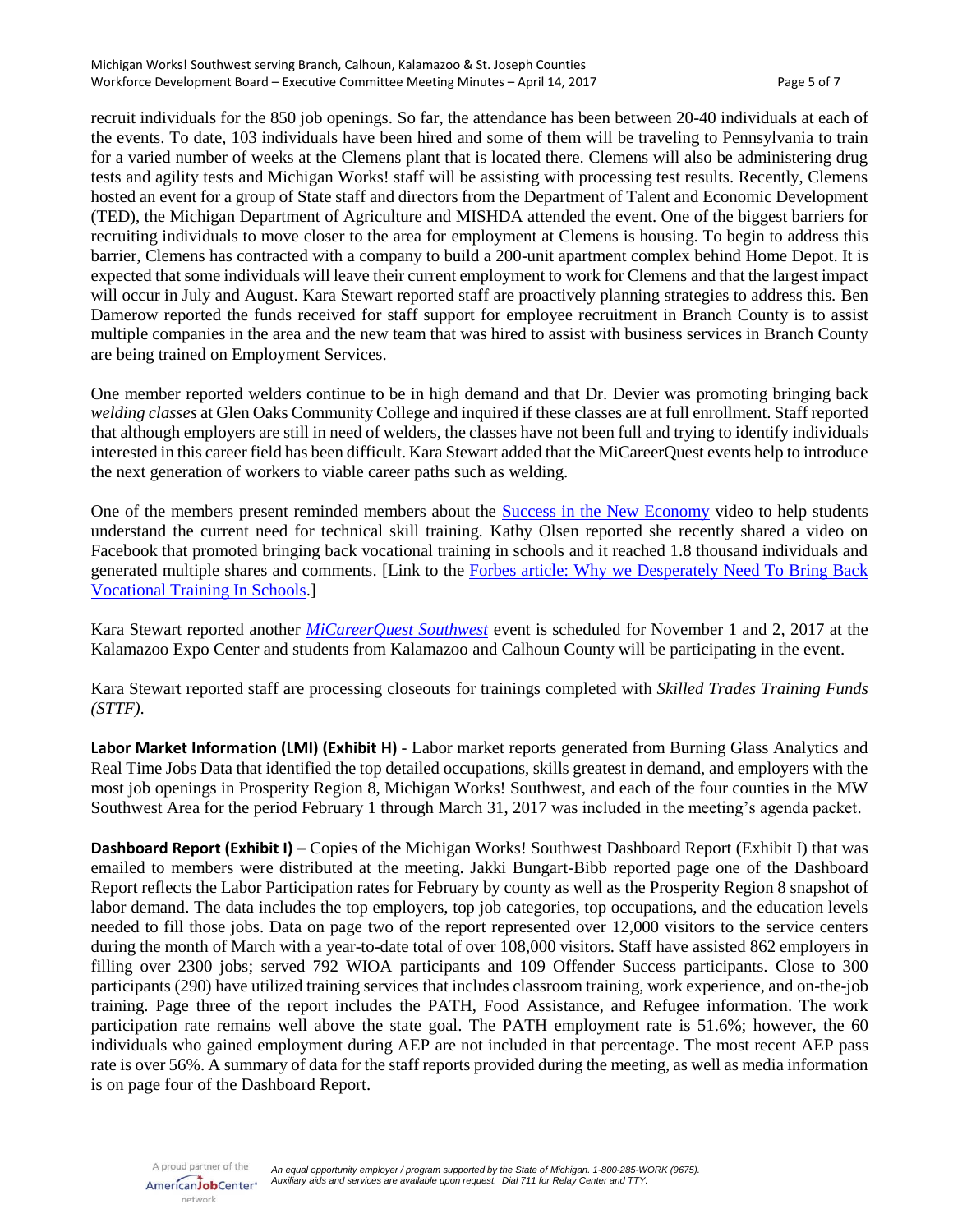**Director's Report** – Ben Damerow distributed the Director's Report dated April 13, 2017. He reported most federal programs, including job training programs funded by the Department of Labor (DOL), are currently being funded through a *Continuing Resolution (CR)*. The current CR was enacted in December 2016 and runs through April 28, 2017. The administration is requesting a \$30 billion increase for defense and homeland security and to offset that with an \$18 billion reduction to non-defense programs. With that, there is a potential for a rescission to current year funding which would greatly impact services from July 1 through September 30, 2017.

On March 16, 2017, the administration released the *Federal FY18 budget blueprint* outlining a set of proposals that would increase overall funding for defense programs while reducing approximately \$60 billion in non-defense programs in the coming year. A full budget proposal is expected later this spring. He reported the blueprint calls for \$2.5 billion in cuts to the DOL, 21% below current funding levels. The proposal specifically identifies \$500 million in cuts through the elimination of the Senior Community Service Employment Program (SCSEP) and elimination of programs under the Bureau of International Affairs and training grants under the Occupational Safety and Health Administration (ISHA). The proposals do not provide clear guidance on where the remaining \$2 billion in cuts would be made, but it indicates that there are likely to be major cuts to workforce and Wagner-Peyser Employment Service formula grants under WIOA, stating that more responsibility for these programs will be shifted to "States, localities, and employers." The blueprint also indicates that some savings will be achieved through closing lower-performing Job Corps centers, though actual funding decreases are not specified.

Mr. Damerow reported that Associations from Michigan, California and New York have been leading efforts in Washington D.C. to connect with key legislative representatives and inform them of the impact of major reductions to workforce programs. A letter writing campaign to our Michigan representatives has resulted in over 200 letters being sent to our legislators. Association staff who have been making face-to-face visits in Washington are hearing that the advocacy letters are making a difference. Mr. Damerow also reported that when WIOA legislation passed, the vote was 510 to 9 and 90% of those legislators are still in office. A meeting is scheduled next week with Representative Tim Walberg as well as meetings with U.S. Representatives Sandy Levin and Mike Bishop. The possibility exists that representatives from Michigan Works! could be asked to testify in D.C. If the President's proposed budget is passed, there could be a 20-50% cut in workforce programs. A 20-30% cut would result in the same percentage of staff reductions; a 50% cut will affect Service Center operations.

Julie Rogers reported that when she attended the National Association of Counties (NACo) Conference, local delegates felt that the advocacy efforts made to inform our legislators as to how the reductions would affect services were effective. One example was that Congressman Fred Upton's office did not realize there was a five-year trend of reductions. Ben Damerow reported that aggressive advocacy efforts will continue. WIOA Conference are scheduled in Washington D.C., Dallas and San Diego and a Michigan delegation will present at each. He was selected to present at the WIOA Conference in San Diego.

Mr. Damerow also reported staff are working to with local Foundations to help support local programs. Y.O.U./KRESA was the first organization to receive a grant from the Foundation for Excellence (FfE). The grant was significant and will support a Summer Youth Employment Program in Kalamazoo. Staff are also working with the Kellogg Foundation and BC Vision to enhance services in the Battle Creek Area.

#### **OLD BUSINESS**

None.

## **CITIZEN'S TIME**

Karen Carlisle reported that applications for the Youth Summer Employment Program in Kalamazoo opens this Sunday, April 16, 2017. Youth can apply online and the application period will be open for one week. This year's funding will allow for enrolling a much larger number of youth and there is a big push to get the word out. Improvements to the program design include vocational training for older youth and a Career Fair at the end of the summer. She also reported that staff are looking for businesses that would be willing to host a field trip and/or who would be willing to have one of their staff speak to the youth about their company.